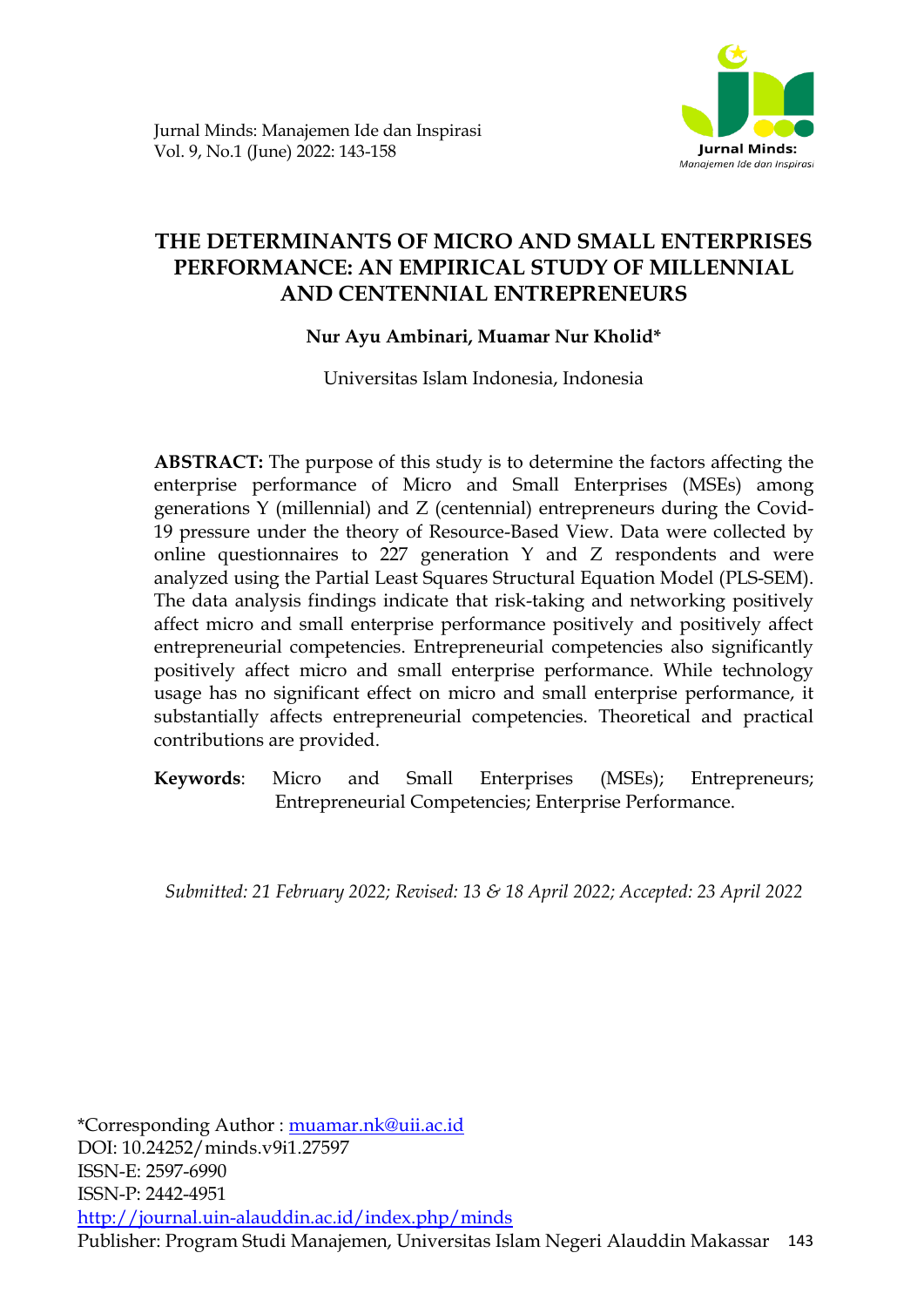## **INTRODUCTION**

The annual increase in the number of Micro and Small Enterprises (MSEs) in Indonesia and the government's continued efforts to improve the quality of MSEs demonstrate that the existence of MSEs in Indonesia is critical. Micro, Small, and Medium Enterprises employ 64.2 million people and contribute significantly to the Gross Domestic Product, which now stands at 61.07% or Rp. 8,573.89 trillion, and it is expected to absorb 97% of the workforce in the business world by 2020 (Kementerian Keuangan Republik Indonesia, 2021). However, the Covid-19 epidemic struck at the start of 2020; 82.9% of 206 MSEs experienced a negative impact, with up to a 30% loss in revenue, while just 5.9% experienced a positive effect (Bahtiar, 2021). The tourism industry, particularly the tour, and travel industry, is the MSEs sector hardest hit by the Covid-19 outbreak (Sugihamretha, 2020)*.*

The threat of failure and bankruptcy that MSEs face in Indonesia's uncertain economic environment necessitates a strategy to ensure that MSEs' capabilities and performance remain competitive and sustainable. External factors affecting a business's performance include business competition, supplier negotiating power, buyer bargaining power, the threat of new entrants, and alternative products (Brustbauer, 2016). Along with external influences, a business's performance is influenced by internal factors. These internal variables are innovation, technology, operational activities, human resource strengthening, marketing, research, and development (Hanggraeni et al., 2019). A business or organization must have an internal tangible and intangible resource distinct from rivals' offerings and cannot be replicated. A company or organization needs to have a competitive advantage and perform well (Barney, 1991). Intangible internal resources are those of a business that is difficult to replicate. Innovation, human capital, reputation, and culture are all examples of intangible resources (Surroca et al., 2010)*.*

A person's personality or characteristics significantly impact the MSE business organization's success (Entrialgo et al., 2000). Age or generational status is one of the individual characteristics that affect the success of business MSE. There are various well-known generations, including the Veteran generation, the Baby boom generation, the X generation, the Y generation, and the Alfa generation (Bencsik et al., 2016). Along with the world's business environment, which is evolving due to technology, ages Y and Z are believed to be prepared to adapt to the newest business climate (Bencsik et al., 2016). Generation Y, also known as the Millennials Generation, refers to those born between 1980 and 1995, while Generation Z, also known as the Gen Z or Centennials Generation, refers to those born between 1995 and 2010 (Zemke et al., 2013). The traits of Generation Y and Generation Z, which are futureoriented, imaginative and creative, adaptable to technology, and responsive to events, are similar to the primary attributes that a business owner must possess (Bencsik et al., 2016).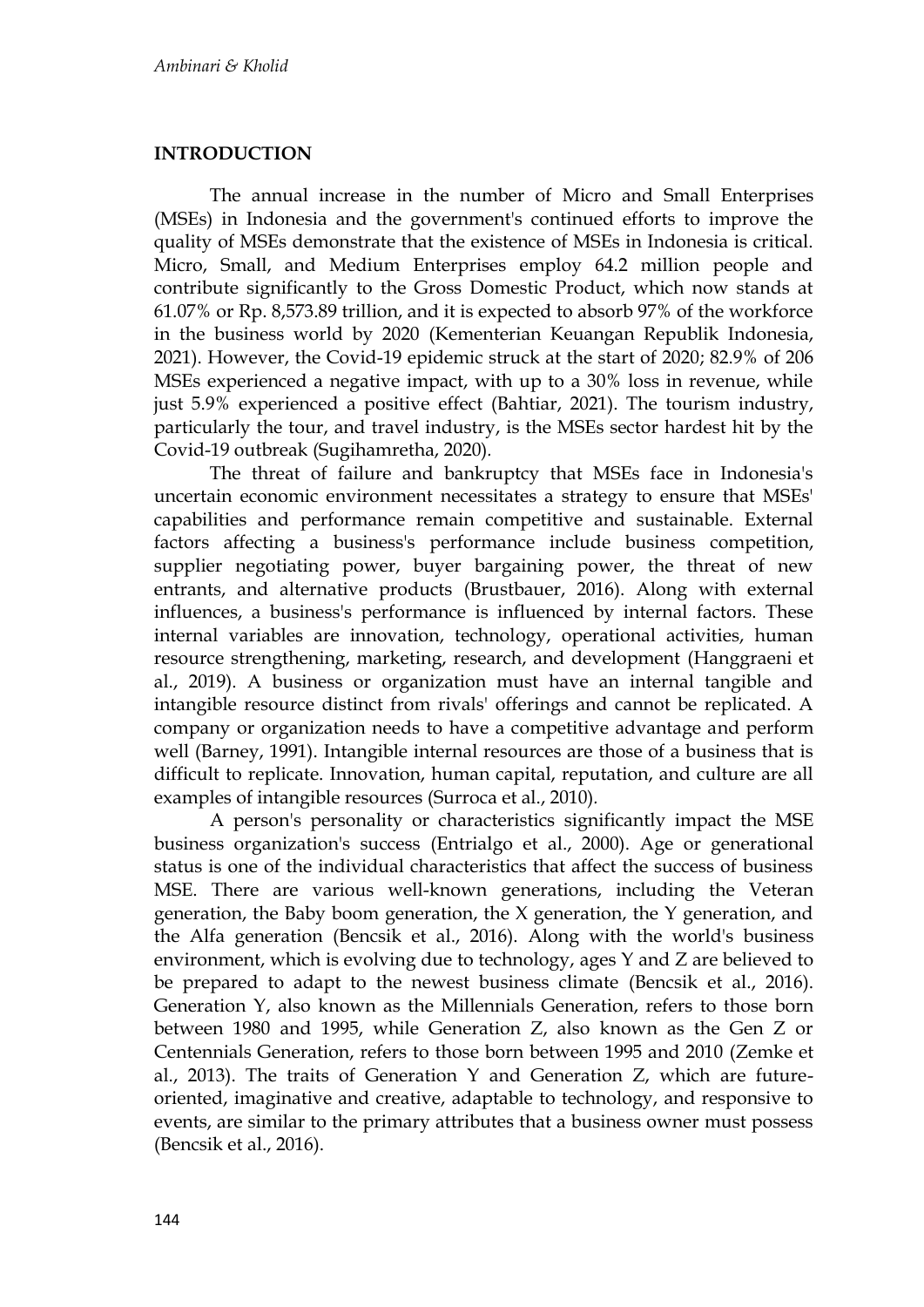Numerous studies on a business's performance have been conducted, particularly on Micro and Small Businesses (MSE). Risk-taking affects the performance of MSEs, with business size acting as a moderator (Asad et al., 2018). Entrepreneurial abilities or entrepreneurial competence affect small business performance (Abdullah & Bin Mansor; Radzi et al., 2017). Al Mamun & Fazal (2018) found that risk-taking does not affect entrepreneurial competencies, while entrepreneurial competencies positively affect enterprise performance. According to Al Mamun et al. (2019), entrepreneurial skills and networking affect entrepreneurial competencies, affecting entrepreneurial performance; however, networking does not affect enterprise performance.

Many previous studies on the factors that affect the performance of micro and small enterprises (MSEs) have been carried out. However, most of these studies have not considered the different generations of business owners. Given that the millennial and centennial generations exhibit qualities conducive to commercial success (Bencsik et al., 2016), it is critical to study these two generations. This study will investigate the effect of risk-taking, networking, technology usage, and entrepreneurial competencies on micro and small enterprise performance among millennial and centennial entrepreneurs.

#### **THEORETICAL REVIEW**

#### *Theory of Resource Based-View (RBV)*

The Theory of Resource-Based View (RBV) is a theory for determining a company's competitive advantage compared to other businesses that emphasize internal resources above external resources (Barney, 1991). This competitive advantage can be created through the use of unique corporate resources (heterogeneity), which cannot be transferred or copied (immobility) (Grant, 1991). Internal resources can be tangible or intangible and must at the very least meet specific characteristics that provide the business a competitive advantage over other companies, such as having value (valued), being rare, being unique (inimitable), and not being replaceable (non-substitutable) (Barney, 1991).

Tangible resources are those that are visible, quantitative, and easily transportable. These substantial resources include financial resources in the form of funds for the business and physical resources in the shape of land, buildings, machinery, cars, and other visible equipment (Sukrin & Ilham, 2021). Intangible internal resources are those of a business that is difficult to replicate. Innovation, human capital, reputation, and culture are all examples of intangible resources (Surroca et al., 2010)*.*

According to the Resource-Based View (RBV) paradigm, this research examines risk-taking, networking, and technology utilization as internal resources of the organization that can provide a competitive advantage over other businesses and impacts entrepreneurial competencies and micro and small enterprise performance.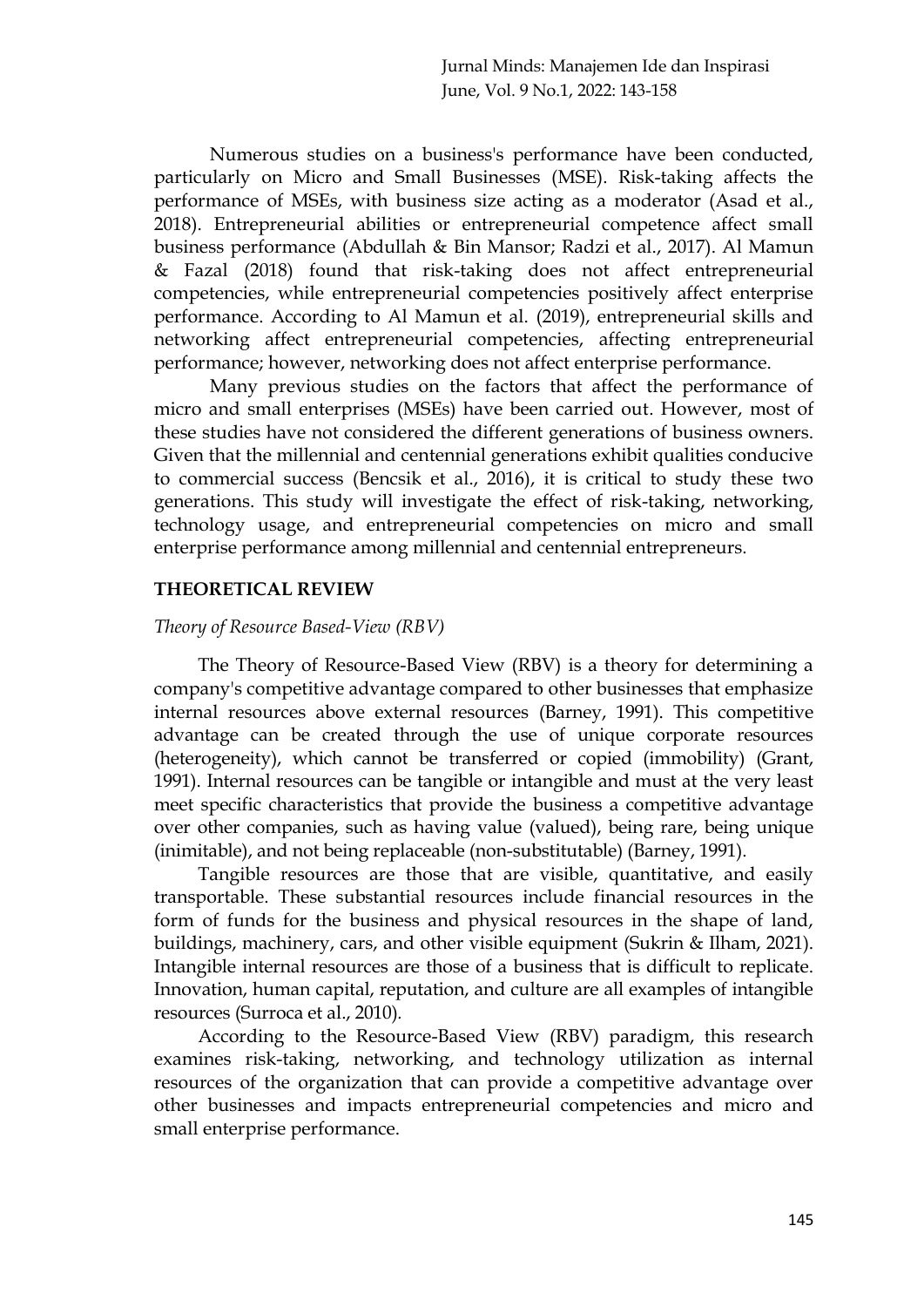## *Risk-Taking*

Risk-taking is a person's proclivity to seize opportunities; it refers to the degree to which a person is prepared to undertake risky commitments in the face of failure or uncertainty in the future (Friesen & Miller, 1982). According to RBV theory, risk-taking is a critical skill to achieve high productivity and profitability for a business or firm (Barney, 1991). Entrepreneurial competencies are frequently demonstrated by a risk-taking mindset, such as when an organization or business actor makes strategic decisions to offer resources or debt substantial enough to expect a high rate of return where opportunities exist in the market (Lumpkin & Dess, 1996). Previous research has shown that risk-taking positively affects enterprise performance (Asad et al., 2018; Zhang et al., 2018). Previous research has also shown that risk-taking positively affects a firm's competencies in a critical environment (Slovic et al., 1982). In addition, some studies show that risk-taking is an important indicator that positively influences entrepreneurial intention (Sánchez, 2013). As a result, the following hypothesis was employed in this study:

H1: *Risk-taking has a positive effect on micro and small enterprise performance* H2: *Risk-taking has a positive effect on entrepreneurial competencies*

## *Networking*

In this study, networking is defined as an individual's or organization's capacity to manage their network or business relationships with other parties (Aldrich et al., 1986). According to RBV theory, networking is the simplest form of business organization that does not require any coordination to facilitate business growth and contribute to competitiveness (Barney, 1991). The network capacity to form commercial partnerships is one of the talents that demonstrates the presence of entrepreneurial competencies, precisely the power to build relationships (Man et al., 2002). Networking can significantly affect a business's growth and development (Anderson et al., 2010). The previous study has established that networking positively affects entrepreneurial competencies through polishing and developing skills (Al Mamun et al., 2019; Bird, 2019; Hazlina Ahmad et al., 2010). Additionally, a prior study indicates that networking activities can have a favorable effect on a business's growth, where growth is one way to measure a business's or enterprise's performance (Lee & Tsang, 2001; Nabiswa & Mukwa, 2017). As a result, the following hypothesis is being tested:

H3: *Networking has a positive effect on entrepreneurial competencies H4: Networking has a positive impact on micro and small enterprise performance*

## *Technology Usage*

Today, technology plays a significant role in the field of entrepreneurship. The term technopreneurship refers to the application of technology in entrepreneurship. It implies a strong correlation between technical advancement,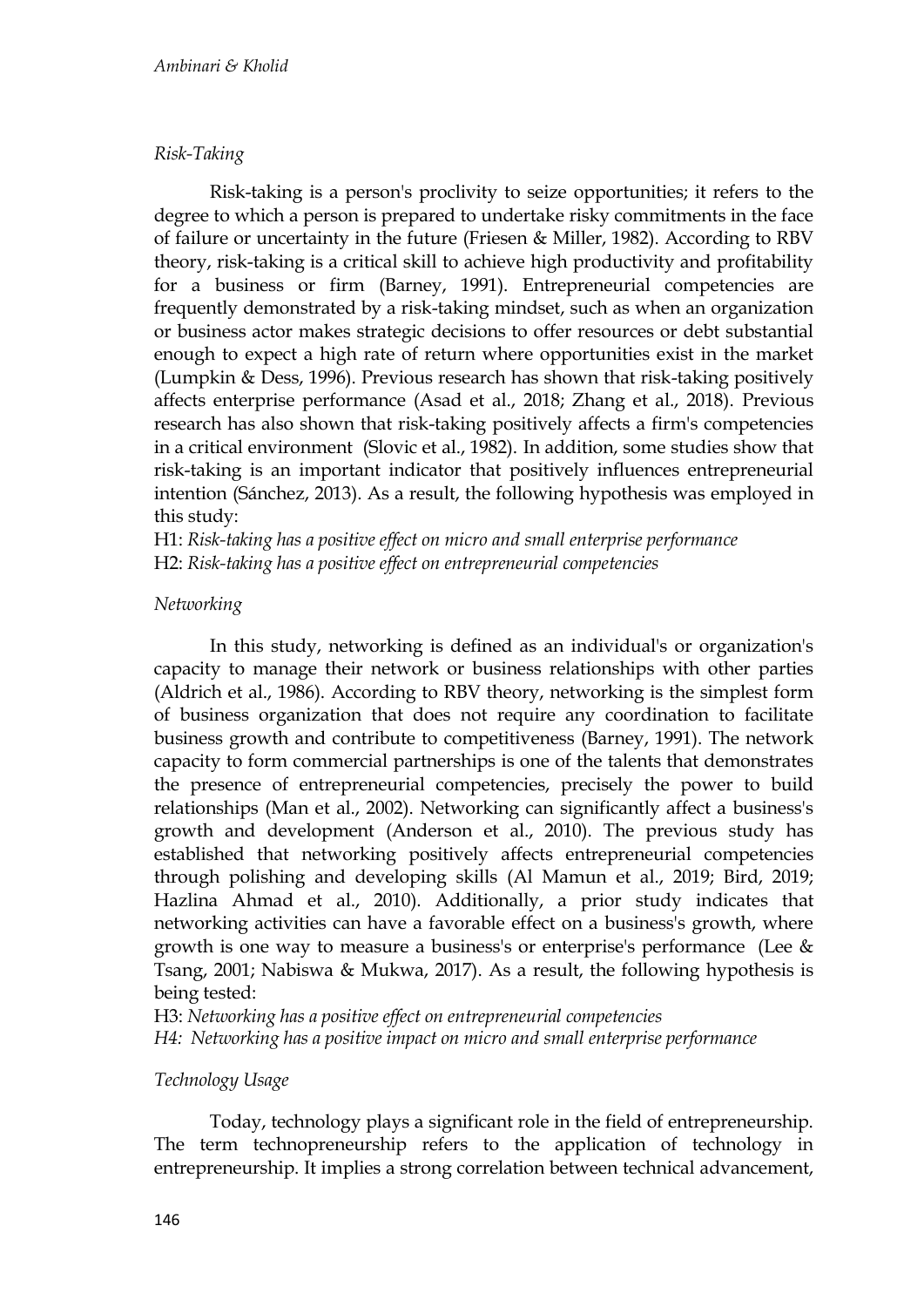innovation, and entrepreneurship (Fowosire et al., 2017). Utilizing technology is one of an individual's abilities to generate a difficult-to-copy competitive advantage (Barney, 1991). Individuals and organizations can foster collaboration between small firms and their supply chain partners by implementing information and communication technology (Greene et al., 2000). According to RBV theory, technology usage enables businesses to achieve and sustain a competitive advantage (Radzi et al., 2017). Previous research on the use of technology shows that technology in entrepreneurship or technopreneurship positively influences the abilities and skills of an individual or entrepreneurial competency (Fowosire et al., 2017; Mopangga, 2015; Sulaiman et al., 2020). Technology usage has a positive effect on enterprise performance (Dibrell et al., 2008; Jasra et al., 2010; Raymond & Bergeron, 2008). As a result, the following hypothesis is being tested:

H5: *Technology usage has a positive effect on entrepreneurial competencies* H6: *Technology usage has a positive impact on micro and small enterprise performance*

#### *Entrepreneurial Competencies*

According to RBV theory, entrepreneurial competencies contain essential information that enables them to deliver skills and talents that aid a business in generating competitive advantage (Barney, 1991; Grant, 1991). These abilities can range from the capacity to identify opportunities to the degree to build relationships, the power to generate and develop concepts, the capacity to prepare and manage operational flows, the ability to formulate strategies and plans, and the capacity to create long-term commitments (Man et al., 2002). Previous research has shown that entrepreneurial competencies positively influence the success of business performance or enterprise performance (Abdullah & Bin Mansor, 2018; Al Mamun et al., 2019; Al Mamun & Fazal, 2018; Baron & Markman, 2003)*.* As a result, the following hypothesis is being tested: H7: *Entrepreneurial competencies have a positive effect on micro and small enterprise performance*

Figure 1 illustrates a conceptual framework for micro and small enterprise performance.



Figure 1. Conceptual Framework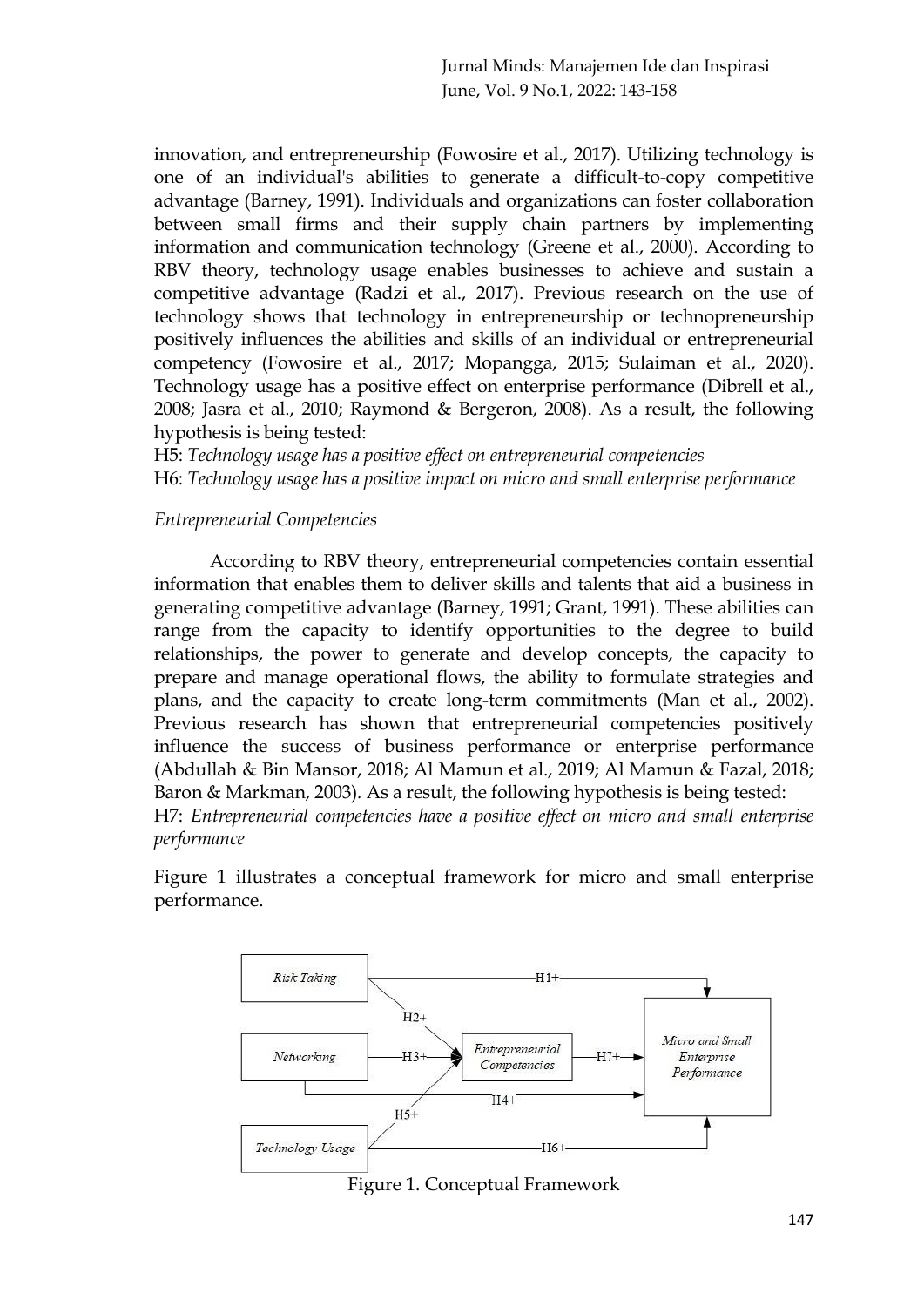#### **METHODOLOGY**

This study uses quantitative methodologies in conjunction with primary data. Purposive sampling was used to obtain the sample for this study. Micro and small business actors (MSEs) who are members of Generation millennial (Y) and Generation centennial (Z) are included in the sampling criteria. Generation millennial comprises people born between 1980 and 1995, while Generation centennial comprises those born between 1995 and 2010 (Bencsik et al., 2016). The researcher employs these criteria because Generations Y and Z exhibit qualities such as a focus on future achievement, inventiveness, familiarity with technology, and an ability to react quickly to events due to the ease with which information can be received (Bencsik et al., 2016). There were two hundred forty-eight respondents in this survey, but only 227 met the criteria.

The data for this study were gathered using online surveys distributed via Google Forms. The questionnaire in this study employed a Likert scale ranging from "Strongly Disagree" to "Strongly Agree.". The measurement of variables in this study was adopted from several relevant previous studies. Each of the five-question items from Al Mamun & Fazal (2018) measures risktaking, entrepreneurial competencies, and micro and small enterprise performance. Meanwhile, technology usage was measured using four questions adapted from (Radzi et al. (2017).

The data analysis method used in this study is PLS-SEM (Partial Least Square-SEM), which comprises a measurement model and a structural model (Hair et al., 2011). Convergent validity, discriminant validity, and reliability tests are all included in the measurement model. Concurrent validity is determined using a loading factor value parameter of more than 0.7 and an average variance extracted (AVE) value greater than 0.5. Convergent validity, discriminant validity, and reliability tests are all included in the measurement model. Concurrent validity is determined using a loading factor value parameter of more than 0.7 and an average variance extracted (AVE) value greater than 0.5. (Ghozali & Latan, 2015). While the discriminant validity test makes use of the cross-loading. The reliability test is conducted using a Composite Reliability value of better than 0.7. (Ghozali & Latan, 2015). Additionally, the structural model employs the R-Square (R2) and the t-value criterion (Hair et al., 2011).

#### **RESULTS**

#### *Respondents Profile*

Table 1 summarizes the characteristics of the respondents to this study. The majority of responders in this survey were female (174 respondents: 76.65%). Meanwhile, male respondents numbered 53 respondents (23.35 %). According to the respondents' ages, most respondents in this survey were 20+- 25 years (98 respondents: 43,17%). Meanwhile, just 16 responders (7.05%) were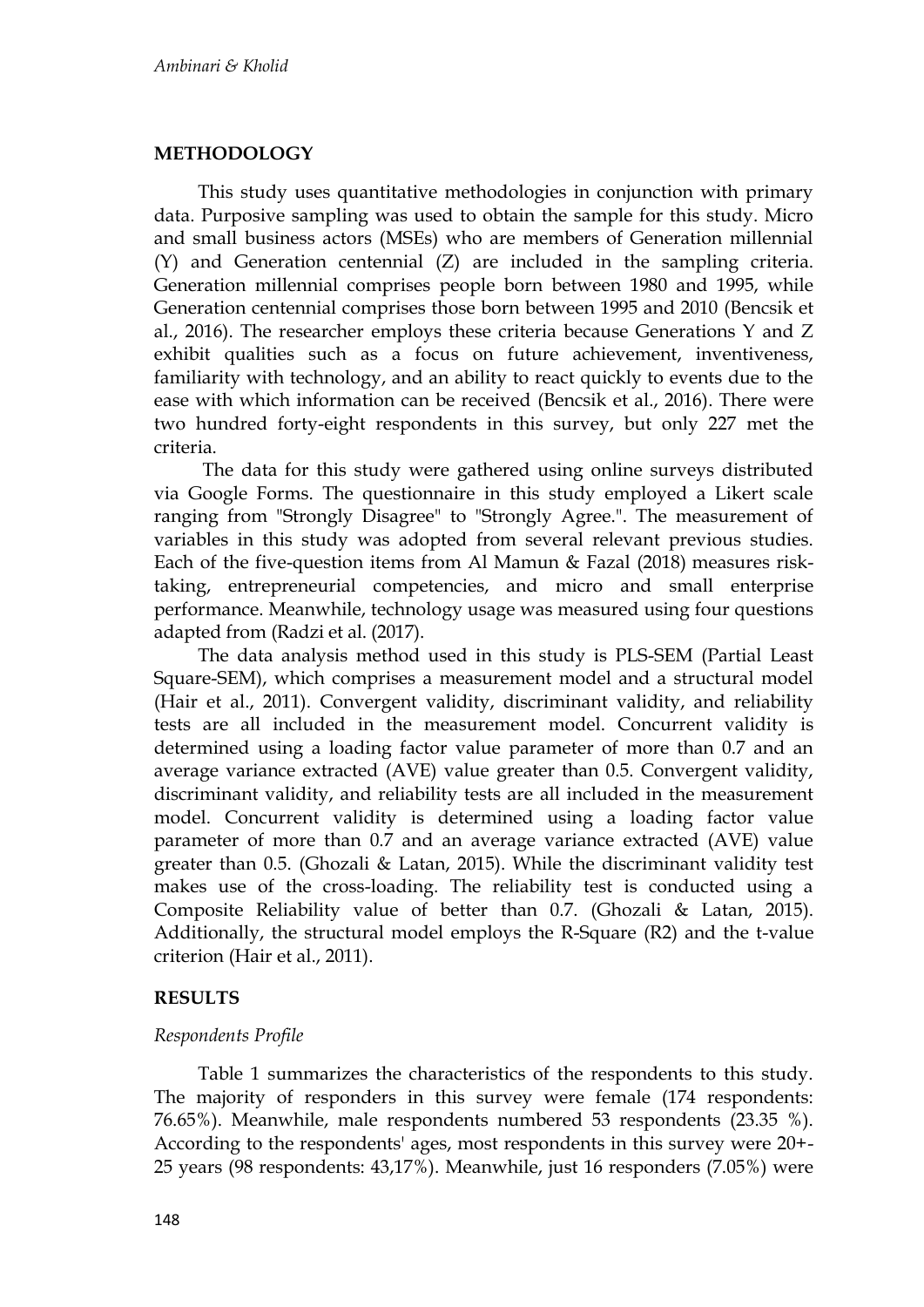35+-40 years old. In terms of education, most respondents (144 respondents; 63.4%) have a bachelor's degree, while only two (0.88%) have a junior high school education. According to the respondents' business ages, the average respondent has less than five years old (184 respondents; 81.06 %). According to the products or services offered, most are fashion and accessory retailers (75 respondents: 33.04 %). Most respondents provide their products online (107 respondents: 47.14 %). The majority of respondents (175 respondents; 77.09 %) had a monthly revenue of IDR. 10,000,000 and were located in East Java (62 respondents; 27.31 %).

| Characteristics             | Freq.          | $\%$   | Sales Model                | Freq.          | $\%$   |
|-----------------------------|----------------|--------|----------------------------|----------------|--------|
| Gender                      |                |        | Online                     | 107            | 47,14% |
| Male                        | 53<br>23,35%   |        | Offline                    | 17             | 7,49%  |
| Female                      | 174            | 76,65% | Online and Offline         |                | 45,37% |
| Age (Years)                 |                |        | Turnover/Month (Rp)        |                |        |
| $15 + -20$                  | 61             | 26,87% | < 10.000.000               | 175            | 77,09% |
| $20 + -25$                  | 98             | 43,17% | $10.000.000 - 30.000.000$  | 35             | 5,42%  |
| $25 + -30$                  | 31             | 13,66% | $30.000.000 - 50.000.000$  | 8              | 3,52%  |
| $30 + -35$                  | 21             | 9,25%  | $50.000.000 - 70.000.000$  | 4              | 1,76%  |
| $35 + -40$                  | 16             | 7,05%  | $70.000.000 - 90.000.000$  | $\mathbf{1}$   | 0,44%  |
| $35 + -40$                  | 16             | 7,05%  | $90.000.000 - 110.000.000$ | $\overline{2}$ | 0,88%  |
| Education                   |                |        | 130.000.000 - 150.000.000  | $\mathbf{1}$   | 0,44%  |
| Junior high school          | $\overline{2}$ | 0,88%  | >190.000.000               | $\mathbf{1}$   | 0,44%  |
| Senior high school          | 76             | 33,48% | <b>Business Location</b>   |                |        |
| Bachelor's degree           | 144            | 63,44% | DKI Jakarta                | 24             | 10,57% |
| Master's degree             | 5              | 2,20%  | DI Yogyakarta              | 9              | 3,96%  |
| Master's degree             | 5              | 2,20%  | Jawa Barat                 | 22             | 9,69%  |
| <b>Business Age (Years)</b> |                |        | Jawa Timur                 | 62             | 27,31% |
| < 5                         | 184            | 81,06% | Jawa Tengah                | 12             | 5,29%  |
| $5 + -10$                   | 39             | 17,18% | Sumatera                   | 23             | 10,13% |
| $20 + -15$                  | $\overline{4}$ | 1,76%  | Kalimantan                 | 21             | 9,25%  |
| $20 + -15$                  | 4              | 1,76%  | Sulawesi                   | 9              | 3,96%  |
| Product or Service Type     |                | Bali   | 33                         | 14,54%         |        |
| Fashion and accessories     | 75             | 33,04% | Nusa Tenggara              | 10             | 4,40%  |
| Food/drink                  | 71             | 31,28% | Papua                      | $\mathbf{1}$   | 0,88%  |
| Beauty                      | 21             | 9,25%  |                            |                |        |
| Household                   | 10             | 4,41%  |                            |                |        |
| Internet                    | 7              | 3,08%  |                            |                |        |
| Education                   | 4              | 1,76%  |                            |                |        |
| Otomotif                    | 5              | 2,20%  |                            |                |        |
| Creative product            | 12             | 5,29%  |                            |                |        |
| Tour & travel               | 3              | 1,32%  |                            |                |        |
| Event organizer             | $\overline{4}$ | 1,76%  |                            |                |        |
| Others                      | 15             | 6,61%  |                            |                |        |

**Tabel 1. Respondents Profile**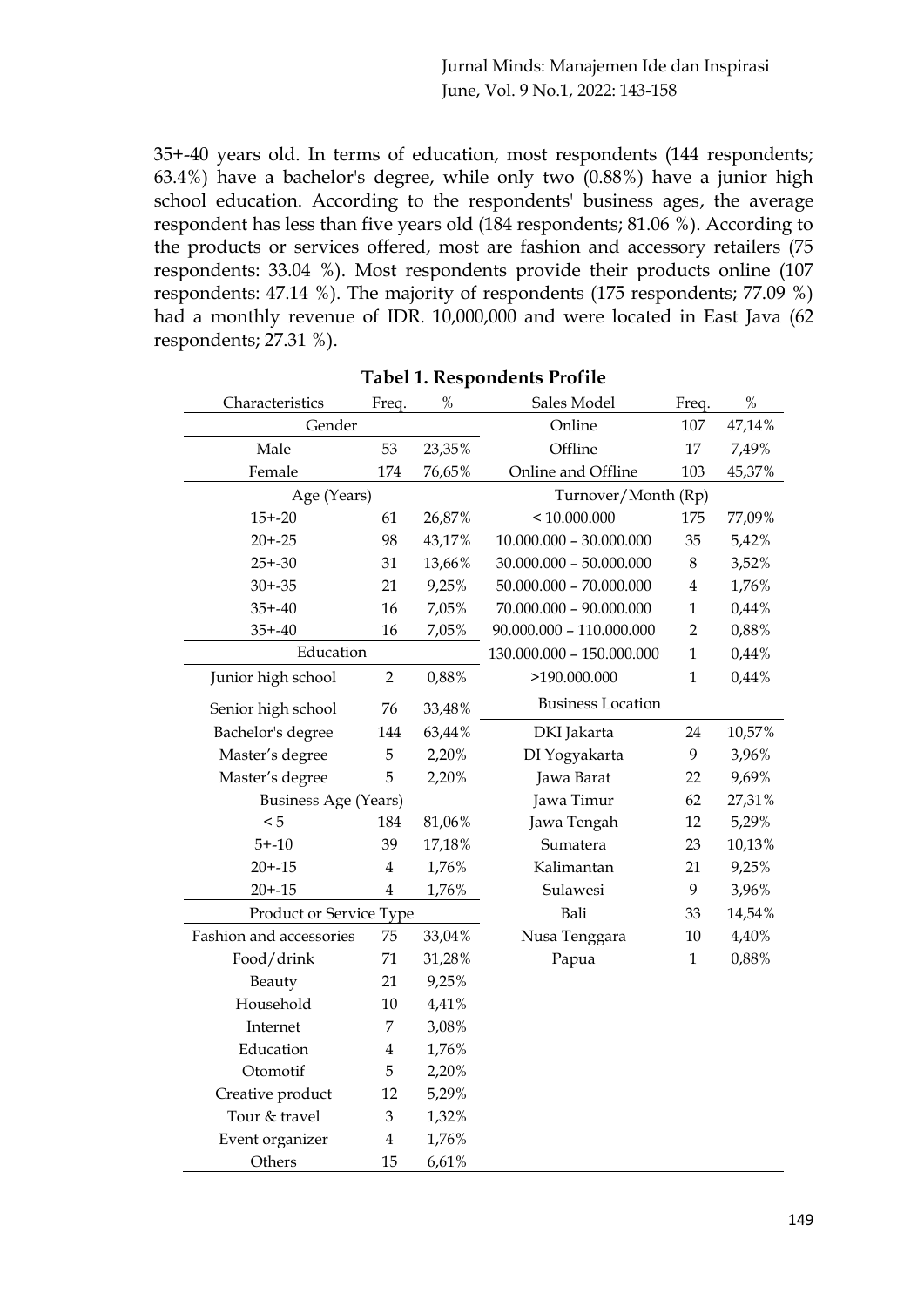## *Measurement Model Results*

The convergent validity test is illustrated in Table 2, where the outer loadings are more significant than 0.7 and the Average Variance Extracted (AVE) value for each variable is more significant than 0.5. The reliability test is evident by the Composite Reliability value for each variable, which is greater than 0.7 in all cases. For instance, NE1's external loading value is more powerful than the indicator's correlation with other constructs.

| <b>Tabel 2 Convergent Validity Result</b>     |                       |            |       |  |
|-----------------------------------------------|-----------------------|------------|-------|--|
| Variabel                                      | <b>Outer Loadings</b> | <b>AVE</b> | CR    |  |
| <b>Entrepreneurial Competencies</b>           |                       | 0,607      | 0,885 |  |
| EC1                                           | 0,775                 |            |       |  |
| EC <sub>2</sub>                               | 0,750                 |            |       |  |
| EC <sub>3</sub>                               | 0,785                 |            |       |  |
| EC4                                           | 0,800                 |            |       |  |
| EC <sub>5</sub>                               | 0,784                 |            |       |  |
| <b>Micro and Small Enterprise Performance</b> |                       | 0,693      | 0,919 |  |
| EP1                                           | 0,822                 |            |       |  |
| EP <sub>2</sub>                               | 0,850                 |            |       |  |
| EP3                                           | 0,795                 |            |       |  |
| EP4                                           | 0,860                 |            |       |  |
| EP <sub>5</sub>                               | 0,835                 |            |       |  |
| Networking                                    |                       | 0,743      | 0,945 |  |
| NE1                                           | 0,779                 |            |       |  |
| NE <sub>2</sub>                               | 0,869                 |            |       |  |
| NE3                                           | 0,870                 |            |       |  |
| NE4                                           | 0,896                 |            |       |  |
| NE <sub>5</sub>                               | 0,875                 |            |       |  |
| NE <sub>6</sub>                               | 0,876                 |            |       |  |
| <b>Risk Taking</b>                            |                       | 0,535      | 0,852 |  |
| RT1                                           | 0,712                 |            |       |  |
| RT <sub>2</sub>                               | 0,732                 |            |       |  |
| RT <sub>3</sub>                               | 0,698                 |            |       |  |
| RT4                                           | 0,733                 |            |       |  |
| RT <sub>5</sub>                               | 0,779                 |            |       |  |
| Technology Usage                              |                       | 0,595      | 0,854 |  |
| TU1                                           | 0,743                 |            |       |  |
| TU <sub>2</sub>                               | 0,810                 |            |       |  |
| TU <sub>3</sub>                               | 0,801                 |            |       |  |
| TU4                                           | 0,728                 |            |       |  |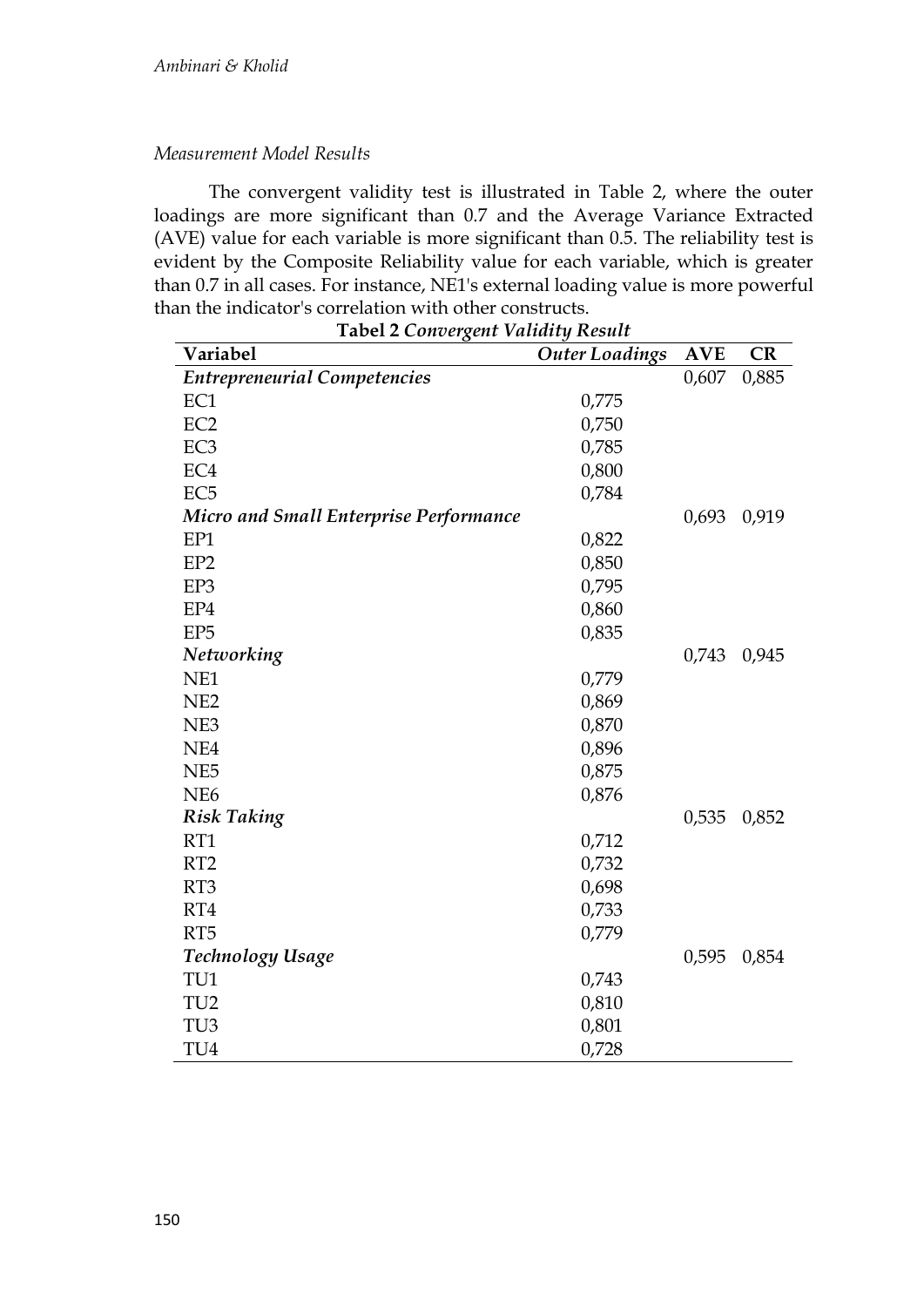Jurnal Minds: Manajemen Ide dan Inspirasi June, Vol. 9 No.1, 2022: 143-158

|                 |       | тарсі э. Стозу праціндэ |       |       |       |
|-----------------|-------|-------------------------|-------|-------|-------|
|                 | EС    | EP                      | NE    | RT    | TU    |
| EC1             | 0,755 | 0,451                   | 0,425 | 0,385 | 0,590 |
| EC <sub>2</sub> | 0,750 | 0,432                   | 0,458 | 0,374 | 0,308 |
| EC <sub>3</sub> | 0,785 | 0,475                   | 0,398 | 0,432 | 0,535 |
| EC4             | 0,800 | 0,474                   | 0,408 | 0,409 | 0,457 |
| EC <sub>5</sub> | 0,784 | 0,546                   | 0,474 | 0,392 | 0,489 |
| EP1             | 0,501 | 0,822                   | 0,472 | 0,453 | 0,449 |
| EP2             | 0,522 | 0,850                   | 0,468 | 0,408 | 0,414 |
| EP3             | 0,531 | 0,795                   | 0,524 | 0,433 | 0,323 |
| EP4             | 0,483 | 0,860                   | 0,492 | 0,427 | 0,333 |
| EP5             | 0,509 | 0,835                   | 0,527 | 0,410 | 0,294 |
| NE1             | 0,579 | 0,495                   | 0,779 | 0,434 | 0,375 |
| NE <sub>2</sub> | 0,479 | 0,513                   | 0,869 | 0,316 | 0,310 |
| NE3             | 0,434 | 0,482                   | 0,870 | 0,306 | 0,279 |
| NE4             | 0,454 | 0,516                   | 0,896 | 0,313 | 0,264 |
| NE5             | 0,454 | 0,516                   | 0,875 | 0,339 | 0,286 |
| NE <sub>6</sub> | 0,448 | 0,557                   | 0,876 | 0,252 | 0,267 |
| RT1             | 0,252 | 0,337                   | 0,332 | 0,712 | 0,226 |
| RT <sub>2</sub> | 0,507 | 0,427                   | 0,216 | 0,732 | 0,445 |
| RT3             | 0,252 | 0,336                   | 0,298 | 0,698 | 0,179 |
| RT4             | 0,429 | 0,380                   | 0,289 | 0,733 | 0,332 |
| RT5             | 0,343 | 0,366                   | 0,294 | 0,779 | 0,271 |
| TU1             | 0,448 | 0,355                   | 0,340 | 0,383 | 0,743 |
| TU2             | 0,485 | 0,351                   | 0,305 | 0,296 | 0,810 |
| TU3             | 0,556 | 0,354                   | 0,251 | 0,366 | 0,801 |
| TU4             | 0,399 | 0,276                   | 0,149 | 0,234 | 0,728 |

**Tabel 3. Cross Loadings**

#### *Structural Model Results*

As shown in Table 4, the R-Square value for the entrepreneurial competencies' variable is 0.543, indicating that the independent variable can account for 54.3 percent of the entrepreneurial competencies variable variance. Additionally, the micro and small enterprise performance variables have an R-Square of 0.501, indicating that all independent variables in this study may account for 50.1 percent of the effect on micro and small enterprise performance. The R-Square value is more significant than 0.5, indicating that the model in this study is moderate.

|                                        | Tabel 4. R-Square |  |  |
|----------------------------------------|-------------------|--|--|
|                                        | R Square Adjusted |  |  |
| <b>Entrepreneurial Competencies</b>    | 0,543             |  |  |
| Micro and Small Enterprise Performance | 0,501             |  |  |

The findings of hypothesis testing are presented in Table 5. The results of the hypothesis analysis in this study indicate that the t value must be greater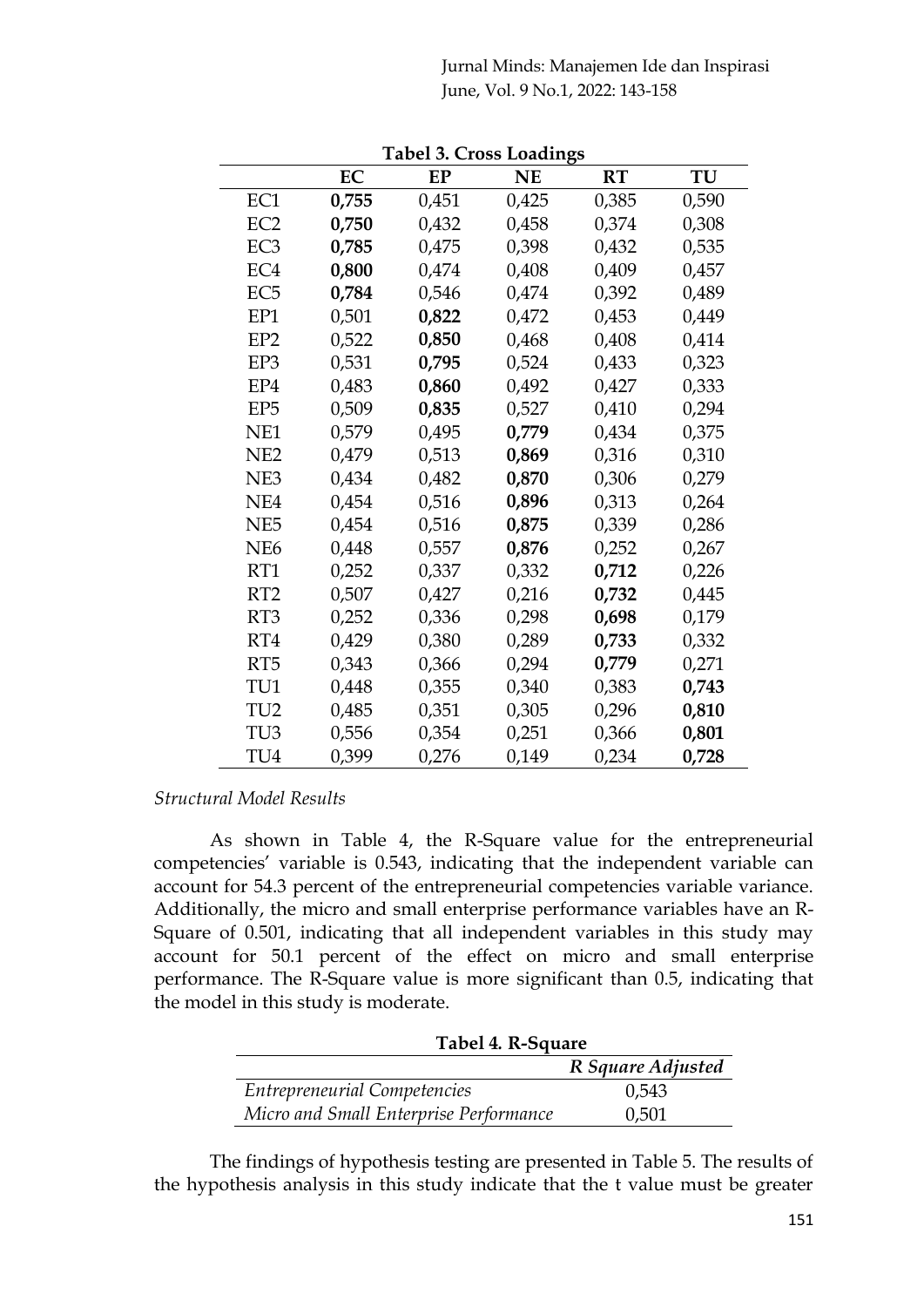than 2.57 for the hypothesis to be accepted or have a significant effect. It can be seen that the risk-taking and networking variables significantly influence micro and small enterprise performance. This result is consistent with previous research that risk-taking and networking can also affect enterprise performance (Asad et al., 2018; Nabiswa & Mukwa, 2017; Zhang et al., 2018)*.* 

| 180010118011C0011101011 |               |         |          |            |  |
|-------------------------|---------------|---------|----------|------------|--|
|                         | Relationships | t-value | P-Values | Hypothesis |  |
| $RT \rightarrow EP$     | 0,216         | 3,275   | 0,001    | Accepted   |  |
| $RT \rightarrow EC$     | 0,211         | 4,255   | 0,000    | Accepted   |  |
| $NE \rightarrow EC$     | 0,331         | 5,057   | 0,000    | Accepted   |  |
| $NE \rightarrow EP$     | 0,341         | 4,565   | 0,000    | Accepted   |  |
| $TU \rightarrow EC$     | 0,416         | 6,650   | 0,000    | Accepted   |  |
| $TU \rightarrow EP$     | 0,056         | 0,741   | 0,459    | Rejected   |  |
| $EC \rightarrow EP$     | 0,278         | 3,273   | 0,001    | Accepted   |  |

**Tabel 5. Path Coefficient**

Source: Adapted Smartpls output

The results of data analysis show that risk-taking, networking, and technology usage have a significant effect on entrepreneurial competencies. That is, H2, H3, and H5 are all accepted. These findings corroborate prior studies indicating that risk-taking, networking, and technology use can positively affect entrepreneurial competencies (Al Mamun et al., 2019; Sánchez, 2013; Sulaiman et al., 2020). Meanwhile, hypothesis testing on H6 reveals a value of less than 2.57, indicating that technology use has no significant effect on enterprise performance in SMEs. Additionally, the H6 test of entrepreneurial competencies and its impact on business performance is accepted. It is indicated that entrepreneurial talents have a significant effect on business performance. These findings corroborate prior studies showing that the capability of business actors can increase enterprises' performance (Abdullah & Bin Mansor, 2018; Al Mamun et al., 2019; Al Mamun & Fazal, 2018)*.*

## **DISCUSSION**

According to the research findings, risk-taking positively affects enterprise performance in MSEs owned by millennial (Y) and centennial (Z) entrepreneurs. The greater a person's guts to take risks for all possible outcomes, including failure, the greater the performance or micro and small enterprise performance generated. The trouble acquired is not always negative, such as the risk of failure or loss; it can also be good, such as an increase in sales or again in reputation, making the company more well-known. As a result, entrepreneurs must adopt a risk-taking attitude to dare to take unanticipated risks in their businesses in the future. Similarly, risk-taking has a significant positive effect on entrepreneurial competencies, where the bravery to take risks is critical in uncertain times like these when situations are inherently unpredictable (Clark, 2010). An entrepreneur's risk-taking mindset is one aspect that contributes to the development of entrepreneurial competencies that result in a competitive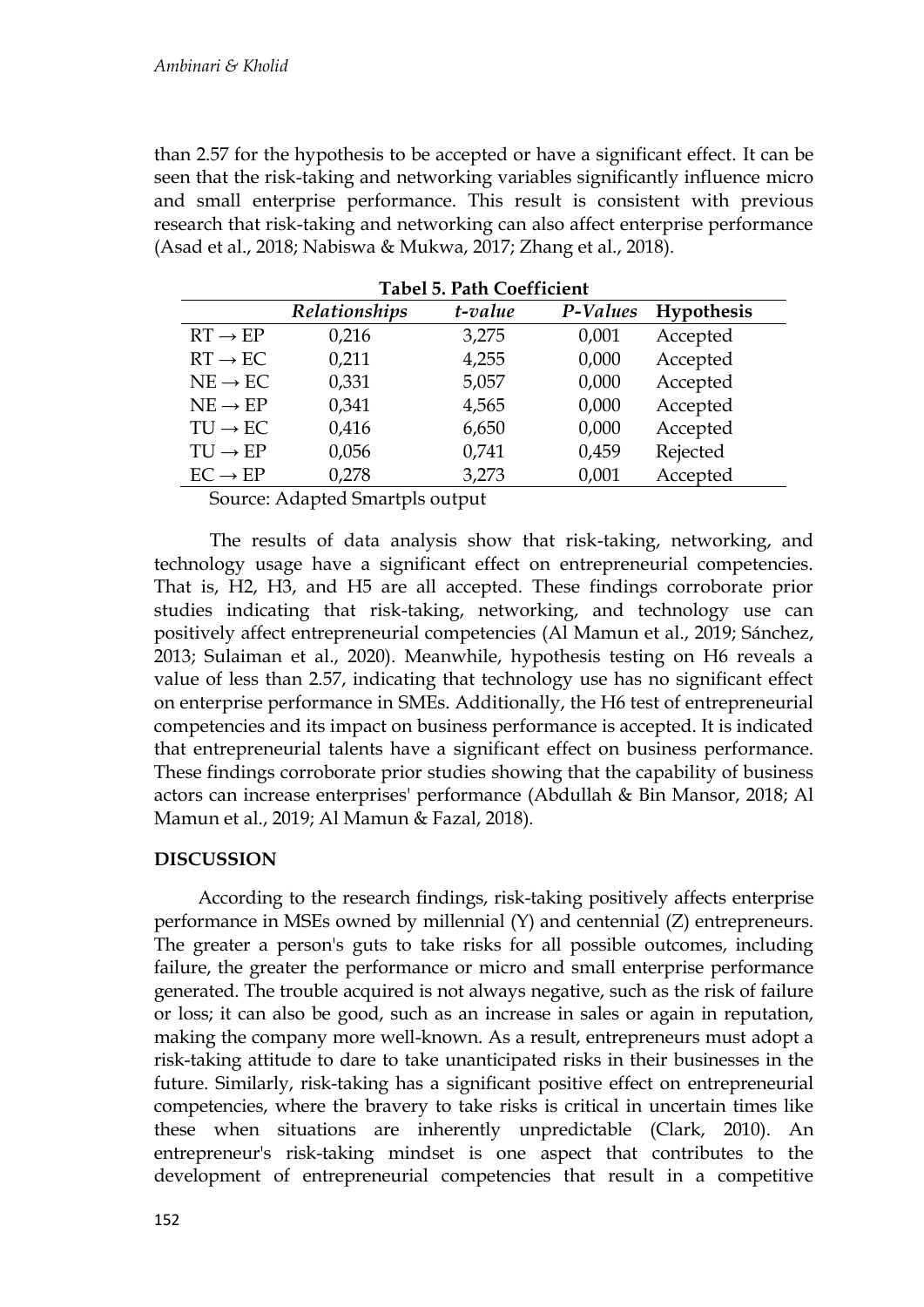advantage (Al Mamun et al., 2019). The risk-taking mindset also reflects an entrepreneur's ability, precisely the capacity to seek out chances and develop strategies and plans (Man et al., 2002).

Another independent variable that has a significant positive effect on entrepreneurial competencies is the networking variable for MSEs in Generations Y and Z. Entrepreneurs must have strong networking abilities to create relationships with all parties that contribute to their firms' effectiveness and efficiency. Networking is an invaluable resource for developing a unique skillset necessary for growing one's business. According to the findings of this study, networking has a significant positive effect on micro and small enterprise performance as well (Hazlina Ahmad et al., 2010). For instance, with excellent networking for micro and small enterprises, a business can obtain various benefits, including free promotions from others in their immediate vicinity, accurate market share information, and constructive criticism and suggestions (Anderson et al., 2010). As a result, networking can significantly impact a business's growth and development (Correa et al., 2010).

Technology usage has a significant positive effect on entrepreneurial competencies. The word technopreneurship demonstrates that utilizing technology is a method of developing entrepreneurial competencies that result in a competitive advantage for a business (Fowosire et al., 2017). As a result, entrepreneurs who continue to operate their businesses according to the traditional model have shifted their focus to maximizing their use of technology, from using social media to promote and sell their products or services to automated applications to complete transactions. Thus, entrepreneurial capabilities will develop due to the urge to conduct business to live with the rapid advancement of technology (Alfonsius et al., 2021; Febrian & Ahmad, 2021). An entrepreneur capable of utilizing technology and staying current with technological advances will possess entrepreneurial abilities, including identifying opportunities, building relationships, generating and developing a concept, and preparing and managing the flow. It takes operational skills, the capacity to create strategies and plans, and the capacity to make long-term commitments (Man et al., 2002).

This study discovered that technology usage had no significant effect on micro and small enterprise performance. It could be because MSEs owners, particularly Generation Y and Generation Z, have incorporated technology into their businesses, as evidenced by their sales strategy, most of which are online (Soto-Acosta et al., 2018). The more company that uses technology, the less competitive advantage there is in technology utilization, which also does not affect micro and small enterprise performance (Rastini & Respati, 2021). The competitive advantage being discussed is a resource that cannot be replicated and is scarce in an era when technology usage is widespread among most business actors (Barney, 1991; Grant, 1991). As a result, entrepreneurs may devote additional resources to innovation and continued development of technology utilized in transactions and offers their products via social media (Brustbauer, 2016).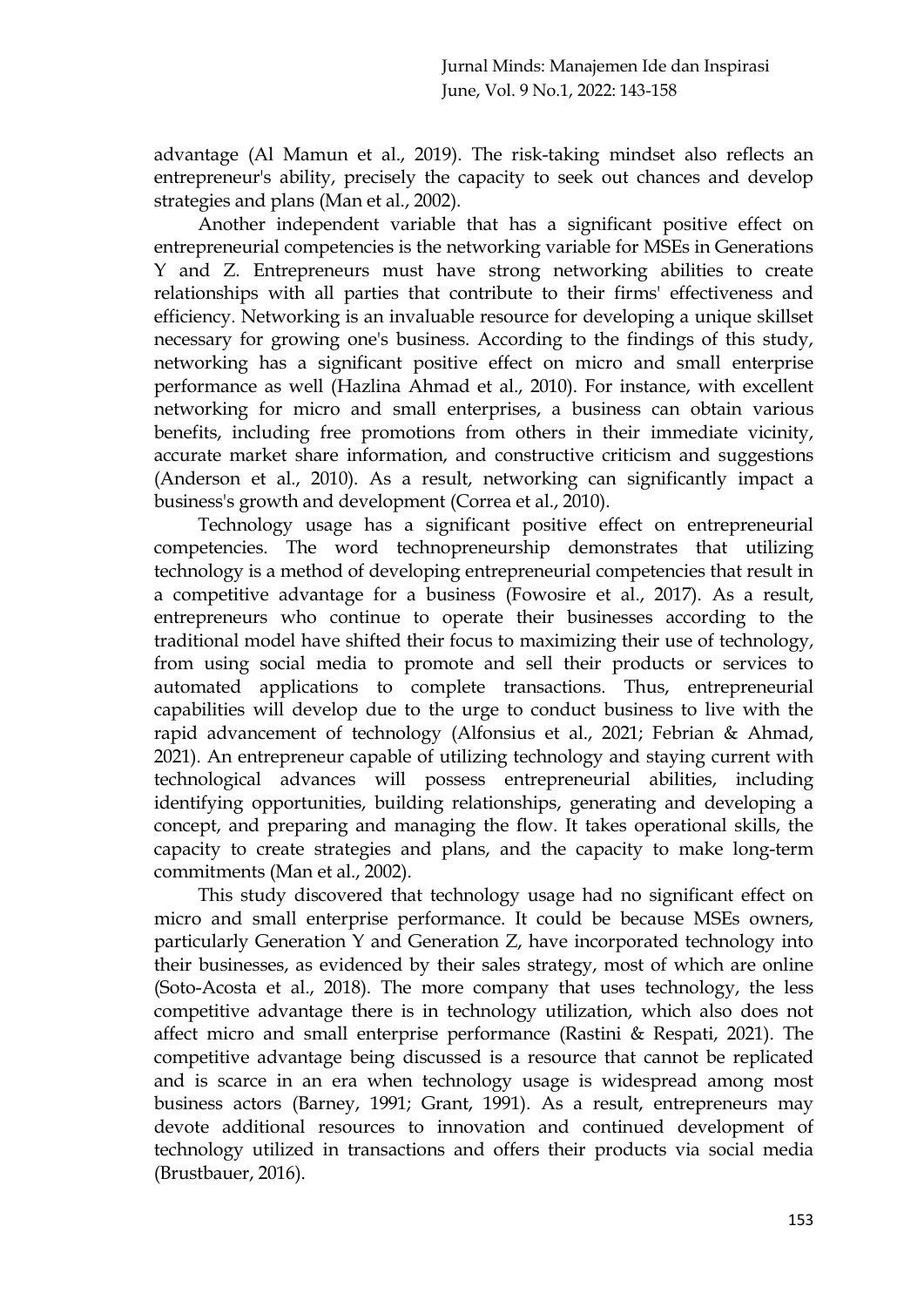Finally, the study's findings indicate that entrepreneurial competencies significantly positively affect business performance. It signifies that the greater one's entrepreneurial competencies, the greater micro, and small enterprise performance. Thus, an entrepreneur must master all entrepreneurial competencies to improve and last over time for the ensuing performance (Hall & Rosson, 2006; Ireland et al., 2003). With entrepreneurial competencies, an entrepreneur will have an advantage in overcoming the hurdles that his business will experience, such as introducing new competitors or replaceable products, which will result in a decline in business revenue. When an entrepreneur possesses entrepreneurial competencies, they will prioritize micro and small enterprise performance goals such as increased sales, market share expansion, product innovation, production and sales growth, business sustainability, and long-term investments within their capabilities.

## **FURTHER STUDY**

While the model developed in this study can explain the factors affecting the micro and small enterprise performance, the study also has limitations beyond the researcher's control. The first is that most respondents are female, so the results may alter if the proportion of male and female respondents is balanced. Another constraint is the unequal distribution of surveys, as responders from Java outnumber those from other Indonesian islands by around 20 to one. Further study, particularly beyond Java, is projected to increase the number of responses.

## **REFERENCES**

- Abdullah, Y. A., & Bin Mansor, M. N. (2018). The Moderating Effect of Business Environment on the Relationship between Entrepreneurial Skills and Small Business performance in Iraq. *Journal of Legal, Ethical and Regulatory Issues*, *22*(Specialissue), 1–12.
- Al Mamun, A., & Fazal, S. A. (2018). Effect of Entrepreneurial Orientation on Competency and Micro-Enterprise Performance. *Asia Pacific Journal of Innovation and Entrepreneurship*, *12*(3), 379–398. https://doi.org/10.1108/apjie-05-2018-0033
- Al Mamun, A., Fazal, S. A., & Muniady, R. (2019). Entrepreneurial Knowledge, Skills, Competencies and Performance. *Asia Pacific Journal of Innovation and Entrepreneurship*, *13*(1), 29–48. https://doi.org/10.1108/apjie-11-2018-0067
- Aldrich, H., Zimmer, C., & Jones, T. (1986). Small Business Still Speaks With the Same Voice: A Replication of "The Voice of Small Business and The Politics of Survival." *The Sociological Review*, *34*(02), 335–356.
- Alfonsius, A., Depari, G. S., & Huang, J. P. (2021). Marketing Mix and Repurchase Intention of Cafe Industry During Covid-19: A Statistical and Data Mining Analysis. *Jurnal Minds: Manajemen Ide Dan Inspirasi*, *8*(2), 209. https://doi.org/10.24252/minds.v8i2.22171
- Anderson, A. R., Dodd, S. D., & Jack, S. (2010). Network Practices and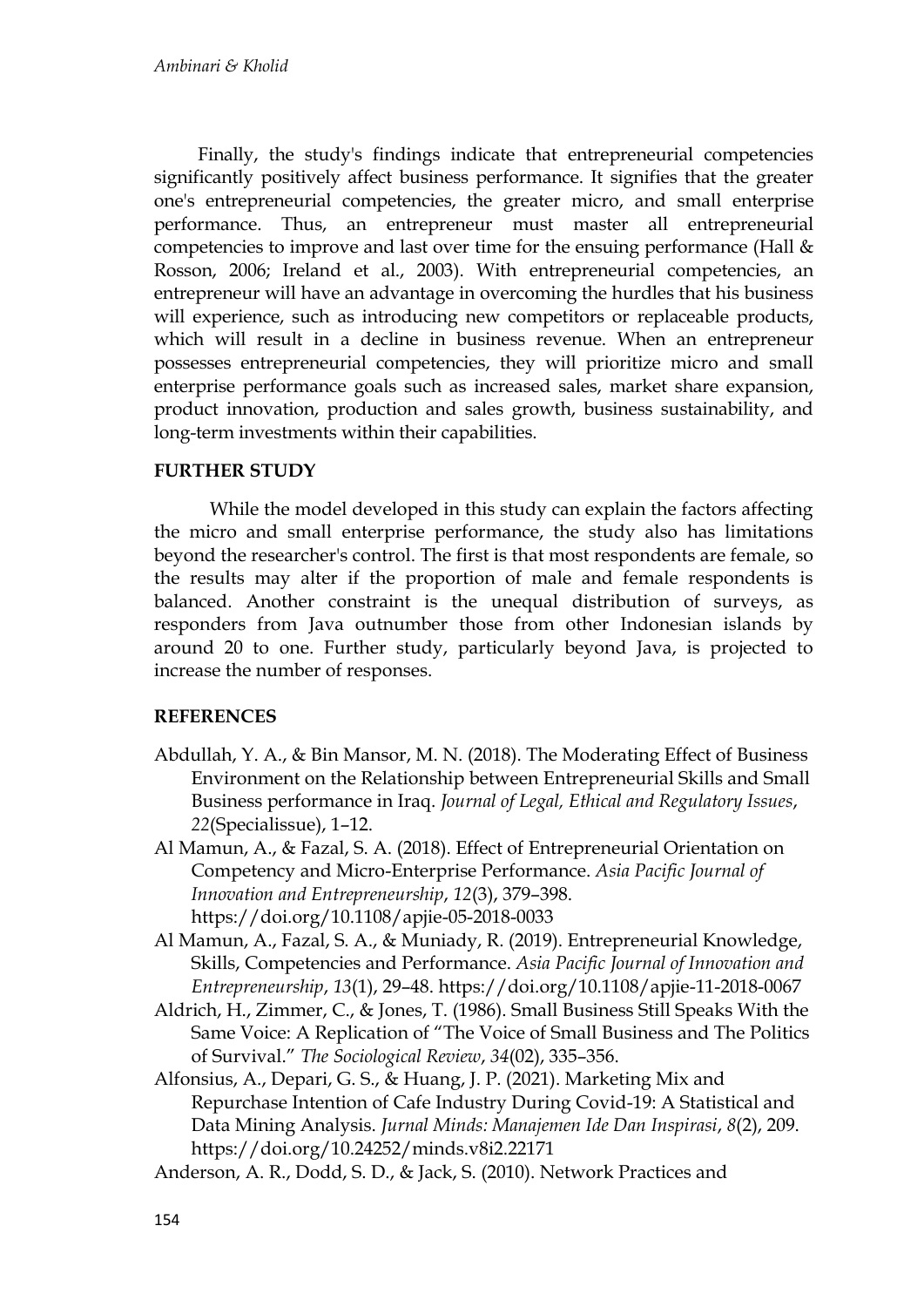Entrepreneurial Growth. *Scandinavian Journal of Management*, *26*(2), 121– 133. https://doi.org/10.1016/j.scaman.2010.01.005

- Asad, M., Shabbir, M. S., Salman, R., Haider, S. H., & Ahmad, I. (2018). Do Entrepreneurial Orientation and Size of Enterprise Influence the Performance of Micro and Small Enterprises? A study on Mediating Role of Innovation. *Management Science Letters*, *8*(10), 1015–1026. https://doi.org/10.5267/j.msl.2018.7.008
- Bahtiar, R. A. (2021). Dampak Pandemi Covid-19 Terhadap Sektor Usaha Mikro, Kecil, dan Menengah Serta Solusinya. *Pusat Penelitian Badan Keahlian DPR RI, Bidang Ekonomi Dan Kebijakan Publik*, *XIII*(10), 19–24.
- Barney, J. (1991). Firm Resources and Sustained Competitive Advantage. *Journal of Management*, *17*(1), 99–120. https://doi.org/10.1177/014920639101700108
- Baron, R. A., & Markman, G. D. (2003). Beyond Social Capital: The Role of Entrepreneurs' Social Competence in Their Financial Success. *Journal of Business Venturing*, *18*(1), 41–60. https://doi.org/10.1016/S0883- 9026(00)00069-0
- Bencsik, A., Juhász, T., & Horváth-Csikós, G. (2016). Y and Z Generations at Workplaces. *Journal of Competitiveness*, *6*(3), 90–106. https://doi.org/10.7441/joc.2016.03.06
- Bird, B. (2019). Toward a Theory of Entrepreneurial Competency. *Advances in Entrepreneurship, Firm Emergence and Growth*, *21*, 115–131. https://doi.org/10.1108/S1074-754020190000021011
- Brustbauer, J. (2016). Enterprise Risk Management in SMEs: Towards a Structural Model. *International Small Business Journal: Researching Entrepreneurship*, *34*(1), 70–85. https://doi.org/10.1177/0266242614542853
- Clark, L. (2010). Decision-making during gambling: An integration of cognitive and psychobiological approaches. In *Philosophical Transactions of the Royal Society B: Biological Sciences*. https://doi.org/10.1098/rstb.2009.0147
- Correa, T., Hinsley, A. W., & de Zúñiga, H. G. (2010). Who interacts on the Web?: The intersection of users' personality and social media use. *Computers in Human Behavior*. https://doi.org/10.1016/j.chb.2009.09.003
- Dibrell, C., Davis, P. S., & Craig, J. (2008). Fueling Innovation through Information Technology in SMEs. *Journal of Small Business Management*, *46*(2), 203–218.
- Entrialgo, M., Fernández, E., & Vázquez, C. J. (2000). Psychological characteristics and process: The role of entrepreneurship in Spanish SMEs. *European Journal of Innovation Management*, *3*(3), 137–149. https://doi.org/10.1108/14601060010334894
- Febrian, F., & Ahmad, N. F. (2021). Internal and External Factors Affecting the Sales of Hype Drinks in Online Platform. *Jurnal Minds: Manajemen Ide Dan Inspirasi*, *8*(1), 89. https://doi.org/10.24252/minds.v8i1.20953
- Fowosire, R. A., Elijah, O., & Fowosire, R. (2017). Technopreneurship: A View of Technology, Innovations and Entrepreneurship. *Type: Double Blind Peer Reviewed International Research Journal Publisher: Global Journals Inc*, *17*(7).
- Friesen, P., & Miller, D. (1982). Innovation in Conservative and Entrepreneurial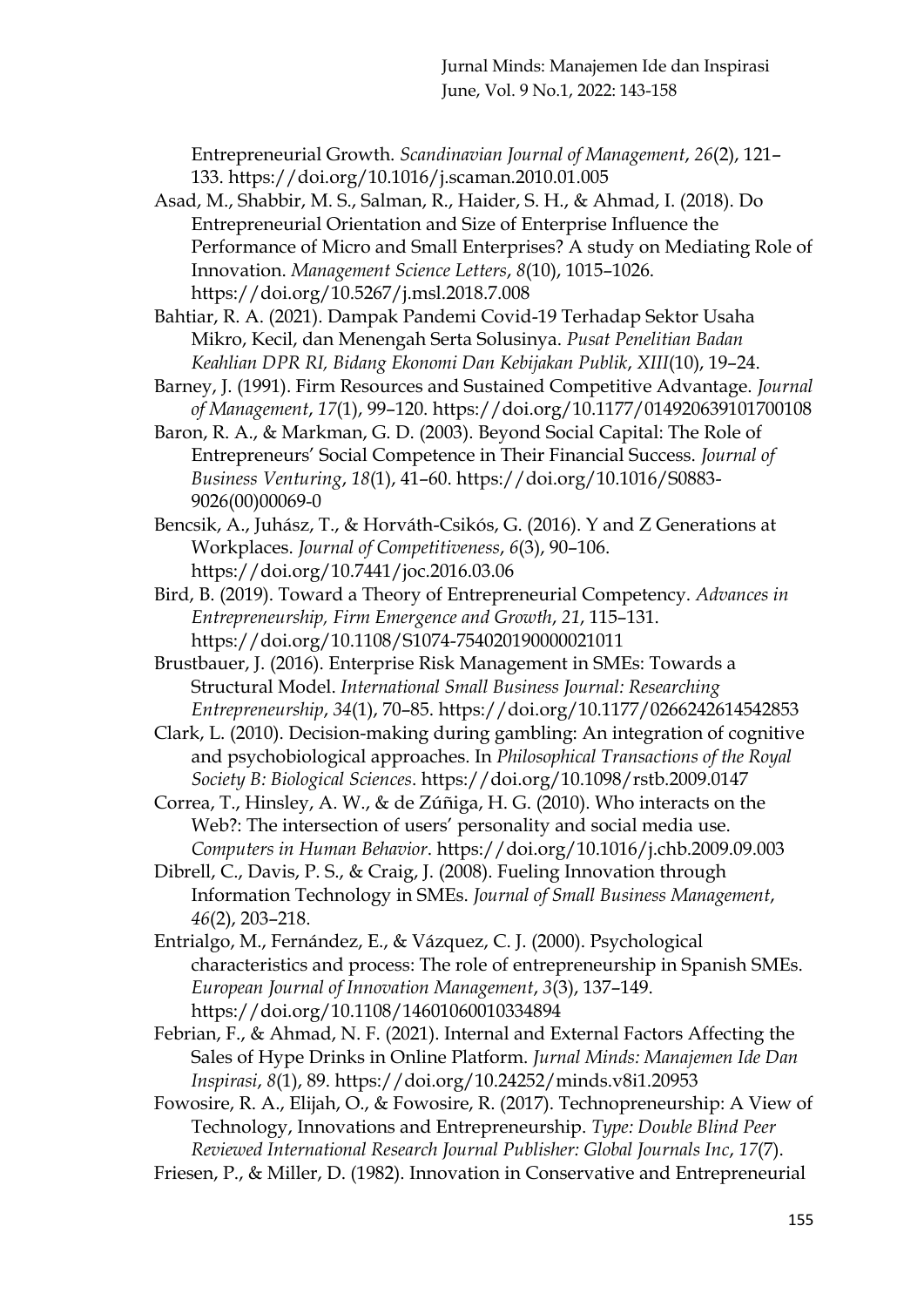Firms: Two Models of Strategic Momentum. *Strategic Management Journal*, *3*(December 1980), 1–25.

- Ghozali, P. D. H. I., & Latan, H. (2015). *Partial Least Squares : Konsep, Teknik, dan Aplikasi Menggunakan Program SmartPLS 3.0* (Dedi (ed.); 2nd ed.). Badan Penerbit Universitas Diponegoro.
- Grant, R. M. (1991). The Resource-Based Theory of Competitive Advantage: Implications for Strategy Formulation. *California Management Review*, *33*(3), 114–135. https://doi.org/10.2307/41166664
- Greene, P. G., Brush, C. G., & Brown, T. E. (2000). Resources in Small Firms : *Journal of Small Business Strategy*, 25–40.
- Hair, J. F., Ringle, C. M., & Sarstedt, M. (2011). PLS-SEM: Indeed a silver bullet. *Journal of Marketing Theory and Practice*, *19*(2), 139–152. https://doi.org/10.2753/MTP1069-6679190202
- Hall, J., & Rosson, P. (2006). The impact of technological turbulence on entrepreneurial behavior, social norms and ethics: Three internet-based cases. *Journal of Business Ethics*. https://doi.org/10.1007/s10551-005-5354-z
- Hanggraeni, D., Šlusarczyk, B., Sulung, L. A. K., & Subroto, A. (2019). The Impact of Internal, External and Enterprise Risk Management on the Performance of Micro, Small and Medium Enterprises. *Sustainability (Switzerland)*, *11*(7). https://doi.org/10.3390/su10022172
- Hazlina Ahmad, N., Ramayah, T., Wilson, C., & Kummerow, L. (2010). Is Entrepreneurial Competency and Business Success Relationship Contingent Upon Business Environment?: A study of Malaysian SMEs. *International Journal of Entrepreneurial Behaviour & Research*, *16*(3), 182–203. https://doi.org/10.1108/13552551011042780
- Ireland, R. D., Hitt, M. A., & Sirmon, D. G. (2003). A model of strategic enterpreneurship: The construct and its dimensions. *Journal of Management*. https://doi.org/10.1016/S0149-2063(03)00086-2
- Jasra, J. M., Khan, M. A., Hunjra, A. I., Rehman, R. A. U., & Azam, R. i. (2010). Determinants of business success of small and medium enterprises. *International Journal of Business and Social Science*, *2*(20), 2740–280.
- Kementerian Keuangan Republik Indonesia. (2021). *Pemerintah Terus Perkuat UMKM Melalui Berbagai Bentuk Bantuan*.
- Lee, D. Y., & Tsang, E. W. K. (2001). The Effects of Entrepreneurial Personality, Background and Network Activities on Venture Growth. *Journal of Management Studies*, *38*(4), 583–602.
- Lumpkin, G. T., & Dess, G. G. (1996). Clarifying the entrepreneurial orientation construct and linking it to performance. *Academy of Management Review*, *21*(1), 135–172. https://doi.org/10.5465/AMR.1996.9602161568
- Man, T. W. Y., Lau, T., & Chan, K. F. (2002). The competitiveness of small and medium enterprises: A conceptualization with focus on entrepreneurial competencies. *Journal of Business Venturing*, *17*(2), 123–142. https://doi.org/10.1016/S0883-9026(00)00058-6
- Mopangga, H. (2015). Studi Kasus Pengembangan Wirausaha Berbasis Teknologi (Technopreneurship) di Provinsi Gorontalo. *Trikonomika*, *14*(1),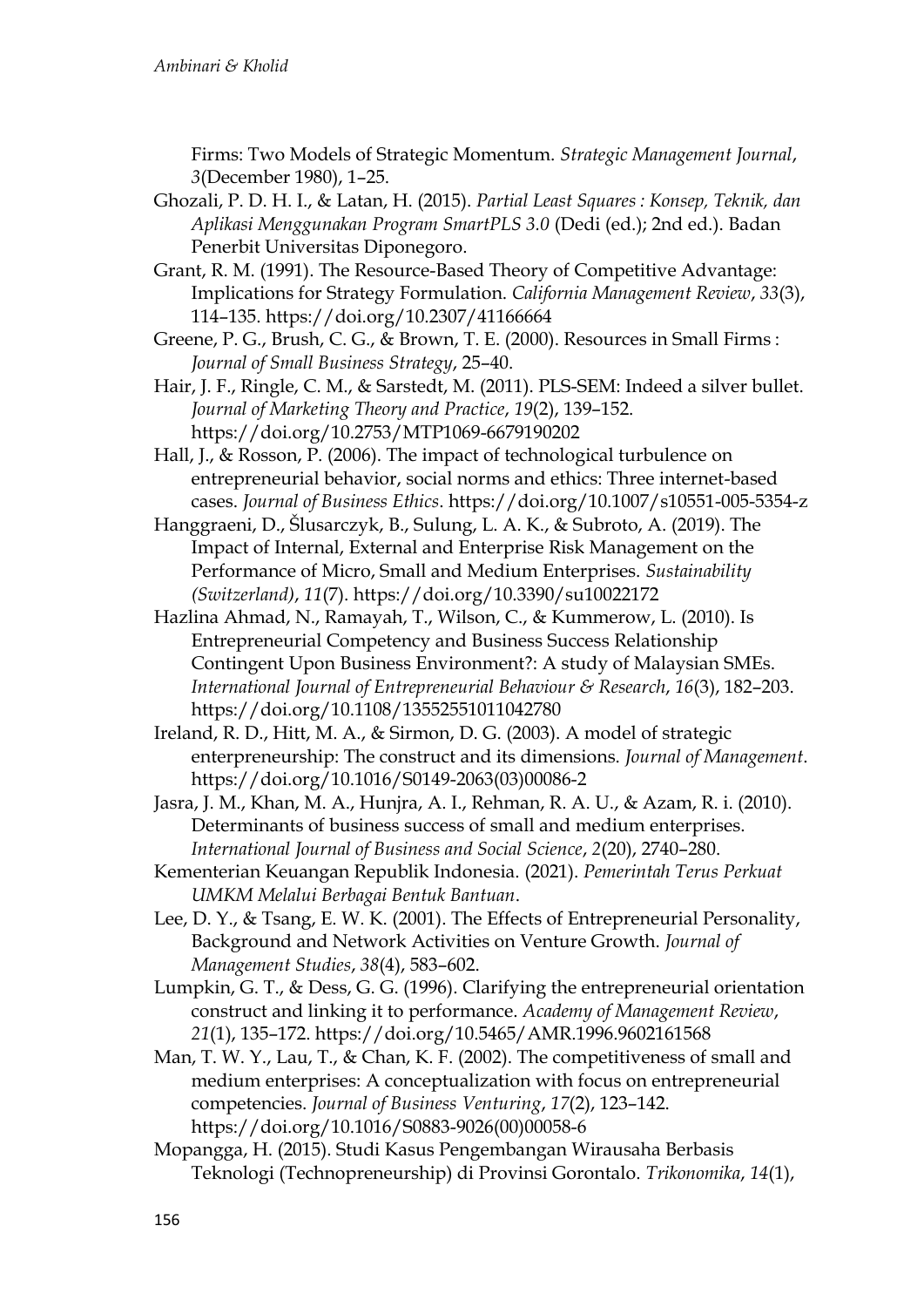13–24.

Nabiswa, D. F., & Mukwa, J. S. (2017). Impact of Credit Financing on Human Resource Development Among Micro and Small Enterprises: A Case Study of Kimilili Sub County, Kenya. *Asian Journal of Management Science and Economics*, *4*(1), 43–53.

Radzi, K. M., Nazri, M., & Nor, M. (2017). The impact of internal factors on small business success: a case of small enterprises under the FELDA scheme. *Asian Academy of Management Journal*, *22*(1), 27–55.

- Rastini, N. M., & Respati, N. N. R. (2021). Public Attitudes and Interests in Using Online Transactions (TAM Application And TRA Model). *Jurnal Minds: Manajemen Ide Dan Inspirasi*, *8*(1), 175–190. https://doi.org/10.24252/minds.v8i1.21348
- Raymond, L., & Bergeron, F. (2008). Enabling the business strategy of SMEs through e‐business capabilities: A strategic alignment perspective. *Industrial Management & Data Systems*, *108*(5), 577–595. https://doi.org/10.1108/02635570810876723
- Sánchez, J. C. (2013). The impact of an entrepreneurship education program on entrepreneurial competencies and intention. *Journal of Small Business Management*, *51*(3), 447–465. https://doi.org/10.1111/jsbm.12025
- Slovic, P., Fischhoff, B., & Lichtenstein, S. (1982). Why Study Risk Perception? *Risk Analysis*, *2*(2), 83–93.
- Soto-Acosta, P., Popa, S., & Martinez-Conesa, I. (2018). Information technology, knowledge management and environmental dynamism as drivers of innovation ambidexterity: a study in SMEs. *Journal of Knowledge Management*, *22*(4). https://doi.org/10.1108/JKM-10-2017-0448
- Sugihamretha, I. D. G. (2020). Respon Kebijakan: Mitigasi Dampak Wabah Covid-19 Pada Sektor Pariwisata. *Jurnal Perencanaan Pembangunan: The Indonesian Journal of Development Planning*, *4*(2), 191–206. https://doi.org/10.36574/jpp.v4i2.113
- Sukrin, S., & Ilham, I. (2021). Pengaruh Sumberdaya Berwujud Terhadap Kinerja Pemasaran Yang Dimediasi Oleh Keunggulan Bersaing Studi Pada Bank Tabungan Negara Kota Baubau. *Managament Insight: Jurnal Ilmiah Manajemen*, *16*(1), 1–20.
- Sulaiman, M. M., Surajo, A. Z., & Matinja, Z. I. (2020). Role of ICT for Entrepreneurship Development in Nigeria. *KIU Interdisciplinary Journal of Humanities and Social Sciences*, *1*(2), 97–111.
- Surroca, J., Tribo, J. A., & Waddock, S. (2010). Corporate Responsibility and Financial Performance: The Role of Intangible Resources. *Strategic Management Journal*, *31*, 463–490. https://doi.org/https://doi.org/10.1002/smj.820
- Zemke, R., Raines, C., & Filipczak, B. (2013). *Generations at work: Managing the clash of Boomers, Gen Xers, and Gen Yers in the workplace* (Second). Library of Congress Cataloging-in-Publication Data.
- Zhang, F., Yang, J., Xu, Z., & Zhu, G. (2018). Large shareholder participation behaviors, managers' risk-taking and firm innovation performance: A